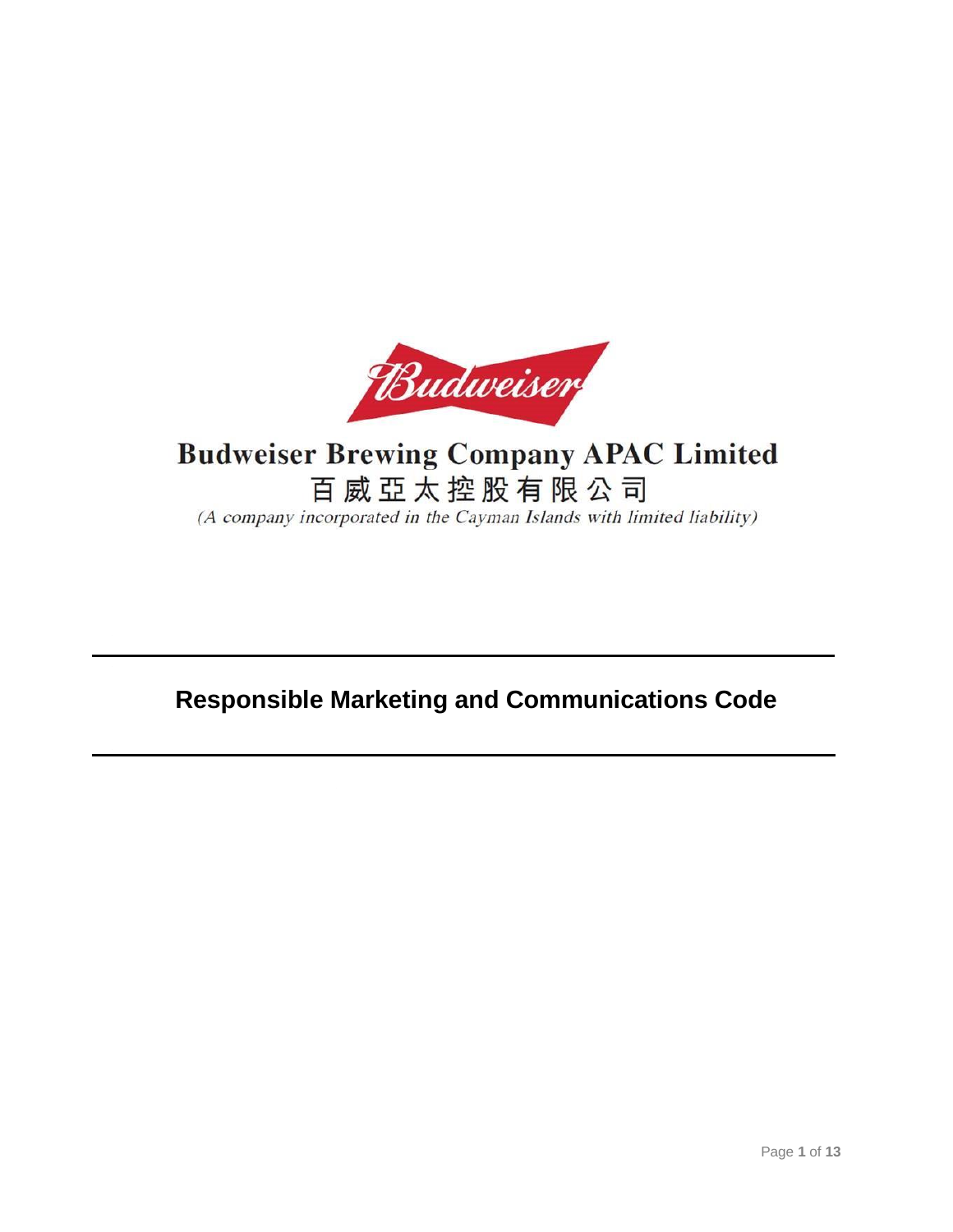# **TABLE OF CONTENTS:**

**PREFACE**

**INTRODUCTION**

# **SCOPE OF THE CODE**

## **CODE REQUIREMENTS**

- 1. [Basic Principles](#page-5-0)
- 2. [Preventing Underage Appeal](#page-5-1)
- 3. [Responsible Drinking](#page-6-0)
- 4. Hazardous Activities, Performance and Success
- 5. [Violence and Anti-Social Behavior](#page-7-0)
- 6. [Prohibited Associations](#page-7-1)
- 7. [Health Aspects](#page-7-2)
- 8. [Alcohol Content](#page-7-3)
- 9. [Responsibility Messaging](#page-7-4)
- 10. [Direct Communication and Privacy](#page-8-0)
- 11. [Digital Media](#page-8-1)
- 12. [Product Placement, Brand Sponsorship and Promotions](#page-9-0)
- 13. [Alcohol-free and Non-alcohol beer](#page-11-0) products

# **COMPLIANCE REQUIREMENTS**

14. [Code Implementation, Reporting and Education](#page-12-0)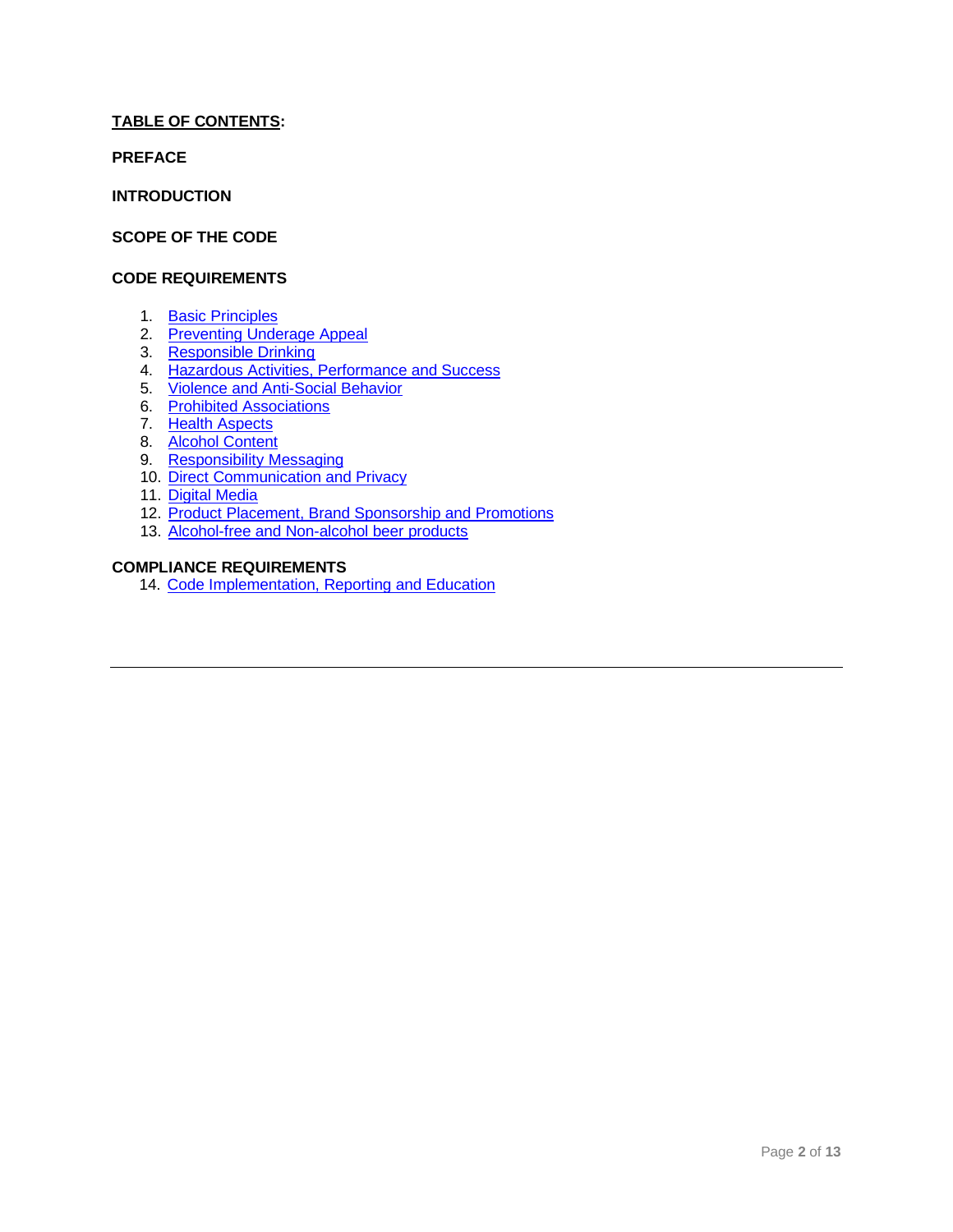## **Preface**

At Budweiser Brewing Company APAC Limited and its affiliates ("BUD APAC" or the "Company"), we brew our beers to be enjoyed responsibly by individuals of legal drinking age. We take great pride in our brands. We care about the natural resources and ingredients that contribute to making our beers the most enjoyable they can be for our consumers

With a purpose of bringing people together for a better world, we always market and promote our beers in a responsible way. Our vision is to foster a culture of smart drinking globally. **As such, we are dedicated to promoting smart consumption and reducing the harmful use of alcohol, which ties to how we market and communicate about our products.**

The Responsible Marketing and Communications Code (RMCC) is designed to help ensure that all of our colleagues, as well as our business partners, demonstrate best-practice leadership in this area.

We recognize that, we have a great responsibility to ensure that our communications are honest and truthful, keep with contemporary standards of good taste, and are sensitive to cultural differences between markets. Compliance with the Code is therefore mandatory for all of our marketing, sales, promotion and communications efforts and includes both traditional and digital media.

Putting our RMCC into practice every day is part of our company's strong tradition of corporate responsibility that dates back over a century. Because we care about the well-being of people as well as the reputation of our company and our brands, we are committed to marketing and promoting all of our products responsibly.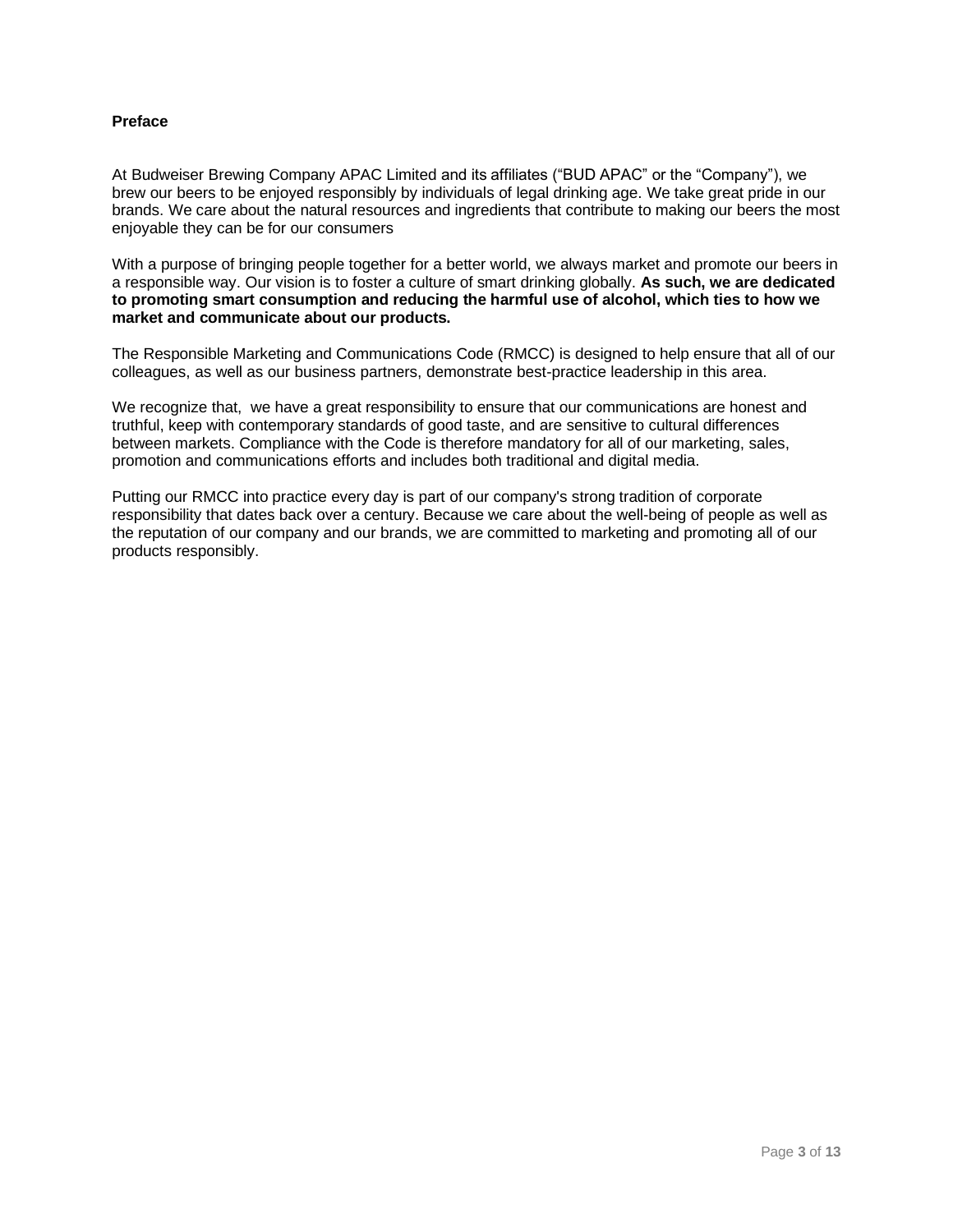## **INTRODUCTION**

At BUD APAC, we recognize that responsible drinking is fundamental to achieving our purpose of bringing people together for a better world. As a responsible brewer, we want to ensure that our commercial communications are directed only to those above the legal drinking age and are carried out in a socially responsible manner. Legal drinking age refers to the age by which individuals may lawfully drink or purchase alcohol beverages, whichever is greater. For those countries that have no minimum legal drinking age, it is BUD APAC's policy not to direct its marketing activities to individuals below the age of 18. When applying the Code, we will be sensitive to local and cultural differences between the markets.

The Code shall be used as a company reference for all commercial communications, along with the other values endorsed by our Code of Conduct, including our Human Rights Policy and Anti-Harassment and Anti-Discrimination Policy; together these policies shall be regarded as the minimum standard to be applied throughout the Company.

# **SCOPE OF THE CODE**

The RMCC applies to all forms of brand marketing and commercial communication for all BUD APAC products that contain alcohol, use an alcohol trading name, or are an alcohol-free or non-alcohol beer product.

This includes, but is not limited to:

- traditional advertising (including TV, radio, print, out-of-home, cinema);
- direct and relationship marketing, including text messaging and email;
- digital media, including websites and social media;
- branding, packaging and labeling;
- brand promotions;
- consumer, trade and brand public relations activities;
- experiential marketing programs such as music events, sporting events, culinary events, etc. and promotional activities;
- product placement;
- sponsorships including through sports, groups, events, product placement, celebrities or influencers;
- category marketing; and,
- point-of-connection materials.

The Code does not apply to:

- communication devoted to supporting responsible drinking or efforts designed to prevent irresponsible consumption of alcohol;
- corporate communication and press releases, and statements to the media or government;
- the use of BUD APAC products without the express permission of the company;
- communications in which BUD APAC was neither involved in the creation, nor in the distribution of the content, and did not officially endorse the content; and,
- educational and social awareness campaigns, and promotion of cultural and tourism activities such as brewery visitor attractions that focus on factual information and the history or technical process of brewing.

Although this Code does not apply to corporate communication (e.g., employee engagement, recruitment communication, etc.) and transactional sales activities (e.g. e-commerce, third party marketplaces), its principles regarding responsible marketing should inform how we interpret and apply other corporate policies (e.g. Code of Business Conduct, Employee Smart Drinking Code, Corporate Event Code, Consumer Information Policy).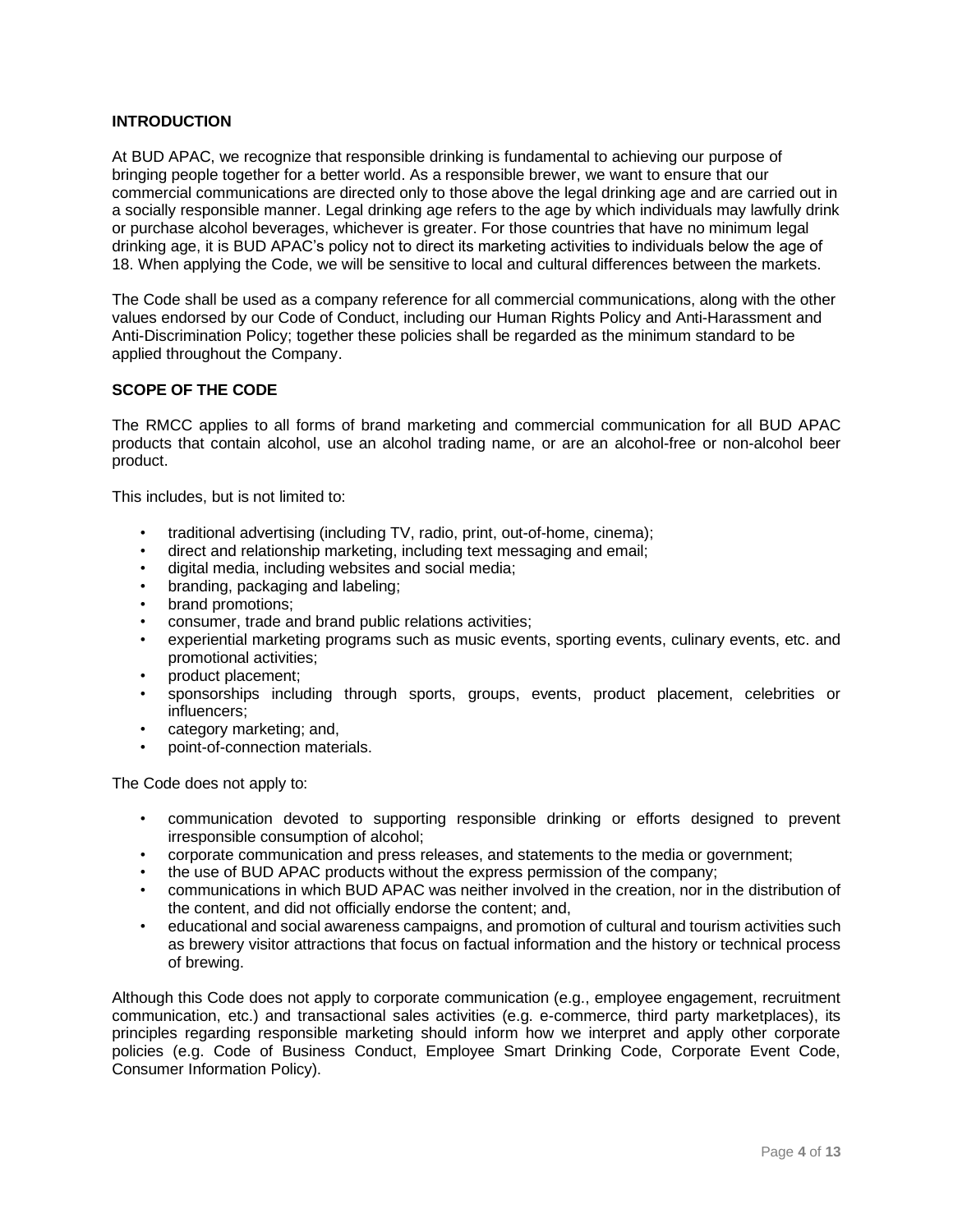Compliance with the RMCC is mandatory for all our operations and sets the minimum standards for BUD APAC's marketing and commercial communication worldwide. Some countries have more stringent standards, and where they do we will meet them too. Thus, where national laws, regulations or selfregulatory codes apply to our commercial communications, these must be followed in addition to the criteria set out in the RMCC.

Although each BUD APAC employee must comply with this RMCC and national laws, regulations, and selfregulatory codes regarding marketing and communication, the ultimate responsibility for such compliance lies with the Zone Marketing and Sales Vice Presidents (VPs).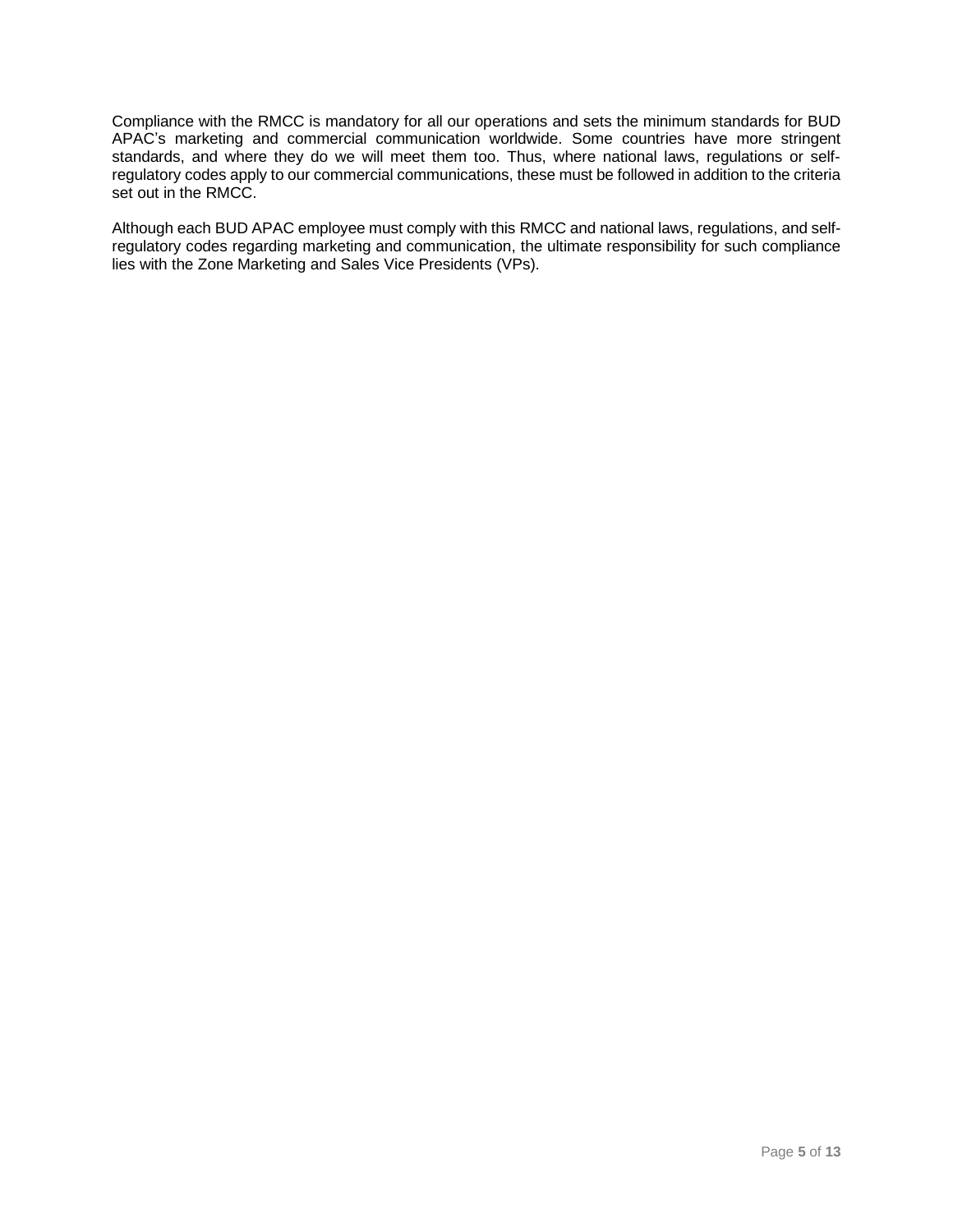## **CODE REQUIREMENTS**

## <span id="page-5-0"></span>**1. Basic Principles**

- 1.1. Brand marketing and commercial communication must:
	- be ethical, legal, honest and truthful;
	- be prepared with a core sense of social responsibility and be based on principles of fairness and good faith;
	- be consistent with our company values and reflect generally accepted contemporary standards of good taste and decency;
	- avoid representation of our consumers, customers, employees and partners in a manner that is idealistic or objectified;
	- not include harmful, offensive, or derogatory stereotypes that are inconsistent with the values set forth in our Diversity & Inclusion Policy;
	- be sensitive to cultural differences between markets; and,
	- be clearly distinguishable in its commercial nature.
- 1.2. In applying these requirements, creative elements are to be considered from the viewpoint of a reasonable adult of legal drinking age, and in the overall context of the commercial communication.
- 1.3. To the extent applicable, commercial communication will be governed by the local law for the market in which the materials are to be used. When creating communication materials, we will, at our discretion, always consider the application of the most stringent standards.
- 1.4. We may, at our discretion, decide not to release any piece of commercial communication, postpone its release, and/or recall communication materials for any relevant reason, including but not limited to non-compliance with this Code, changes in local culture or practice, or a change in our Company's or brands' circumstances.

# <span id="page-5-1"></span>**2. Preventing Underage Appeal**

General

- 2.1. For the purpose of this Code, the term "legal drinking age" refers to the age by which individuals may lawfully drink or purchase alcohol beverages, whichever is greater. Except for those countries that have no minimum legal drinking age, or where it falls below the age of 18, it is BUD APAC's policy not to direct commercial communication to individuals below the age of 18.
- 2.2. Our commercial communication will not be directed to those under the legal drinking age.

#### Appeal

- 2.3. We will not employ any symbol, image, object, cartoon character, celebrity, music, language or other content that is of primary appeal to those under the legal drinking age. For purposes of this Code, "primary appeal" to underage people means special attractiveness beyond the general attractiveness to people of legal drinking age.
- 2.4. We will not allow our brand logos or trademarks to be licensed for use on materials or merchandise intended for use primarily by persons below the legal drinking age, such as toys or children's clothing.

#### People Featured

- 2.5. We strive to represent our target consumers accurately, reflecting the diverse nature of the populations in the markets where we operate.
	- 2.5.1. Compensated actors or models in commercial communication must be, and must reasonably appear to be, at least 25 years old.
	- 2.5.2. In a controlled environment, where an age affirmation mechanism is used to ensure the user/viewer is over the legal drinking age, all compensated people featured in commercial communication may be younger than 25 years but they must be, and must reasonably appear to be, of legal drinking age.
	- 2.5.3. Brand Promoters must be, and must reasonably appear to be, at least 21 years old. See clauses 12.12 to 12.15 for additional rules around brand promoters.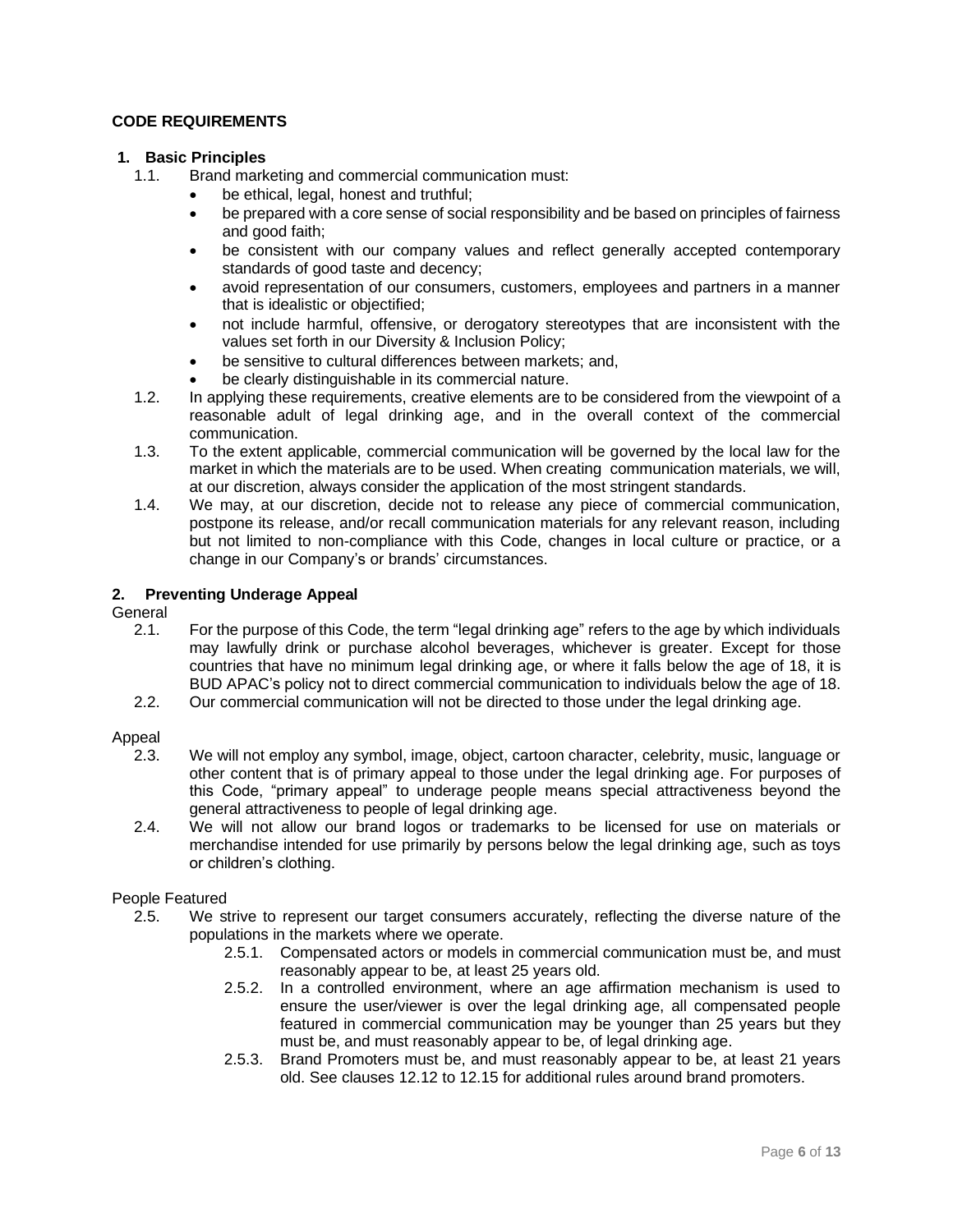- 2.5.4. Non-compensated people in commercial communications must be of legal drinking age.
- 2.5.5. All people featured in user-generated content must be, and must reasonably appear to be, of legal drinking age. If such content is re-used by us or on our behalf, then clauses 2.5.1 to 2.5.4 above will apply.

## Audience

- 2.6. Our commercial communication will only be placed in print, radio, television or on any form of digital media where at least 70% of the audience is reasonably expected to be of legal drinking age.
- 2.7. A placement will be considered compliant if the audience composition data that was reviewed prior to the placement satisfied the 70% audience and other placement criteria.
- 2.8. Our media partners will provide where available post-placement monitoring reports on audience composition at half-yearly intervals to verify compliance, to the highest practical level.
- 2.9. We will not sponsor or direct our commercial communication at events where less than a majority of the audience is reasonably expected to be over the legal drinking age. This requirement does not prevent the company from having communication materials at locations that are used primarily for adult-oriented events, but which occasionally may be used for an event where many attendees are under the legal drinking age.
- 2.10. For paid outdoor media campaigns, we will take all reasonable steps to ensure that our commercial communication is not placed in close proximity to elementary or secondary schools, places of worship or public playgrounds.

#### Age Affirmation

- 2.11. All websites and platforms owned or managed by BUD APAC will include an age affirmation mechanism (e.g. age gating, subscription, single sign-in with social media profile, etc.) that wherever possible relies on exact, full date of birth and country information to ensure that only visitors who state that they are of legal drinking age can access the site. If an age affirmation is not available for managed websites, then clause 2.9 above applies and our commercial communication is limited to non-direct communication and must present a responsibility message such as "For people of legal drinking age only."
- 2.12. Shareable content should include a clear reminder or forward advice notice stating that recipients should also be of legal drinking age.

# <span id="page-6-0"></span>**3. Responsible Drinking**

- 3.1. Our commercial communication will not portray persons lacking or having diminished control over their behavior, movement, vision or speech or in any way suggest that intoxication is acceptable.
- 3.2. We will not present refusal, abstinence or moderate alcohol consumption in a negative light; we will always respect an individual's choice whether or not to drink.
- 3.3. Our commercial communication will not depict or include pregnant women or imply that the consumption of alcohol during pregnancy is acceptable.
- 3.4. The brand names and corresponding packaging, labels, internet and social media domain names for our products will not convey sexual innuendo or use terms typically associated with intoxication or irresponsible alcohol consumption.

## **4. Hazardous Activities, Performance and Success**

- 4.1. Our commercial communication will not suggest physical prowess, power or strength as a result of consuming alcohol beverages.
- 4.2. Our commercial communication will not depict or suggest alcohol consumption before or during activities, or in locations, that are potentially hazardous or require a high degree of alertness, judgment, precision or coordination for safety reasons (e.g. driving, operating machinery, athletic activities).
- 4.3. Success in athletic events or other activities will not be portrayed as depending on the consumption of alcohol. It is, however, acceptable to show a participant enjoying one of our brands in a relaxing, celebratory or team setting after the activity has taken place.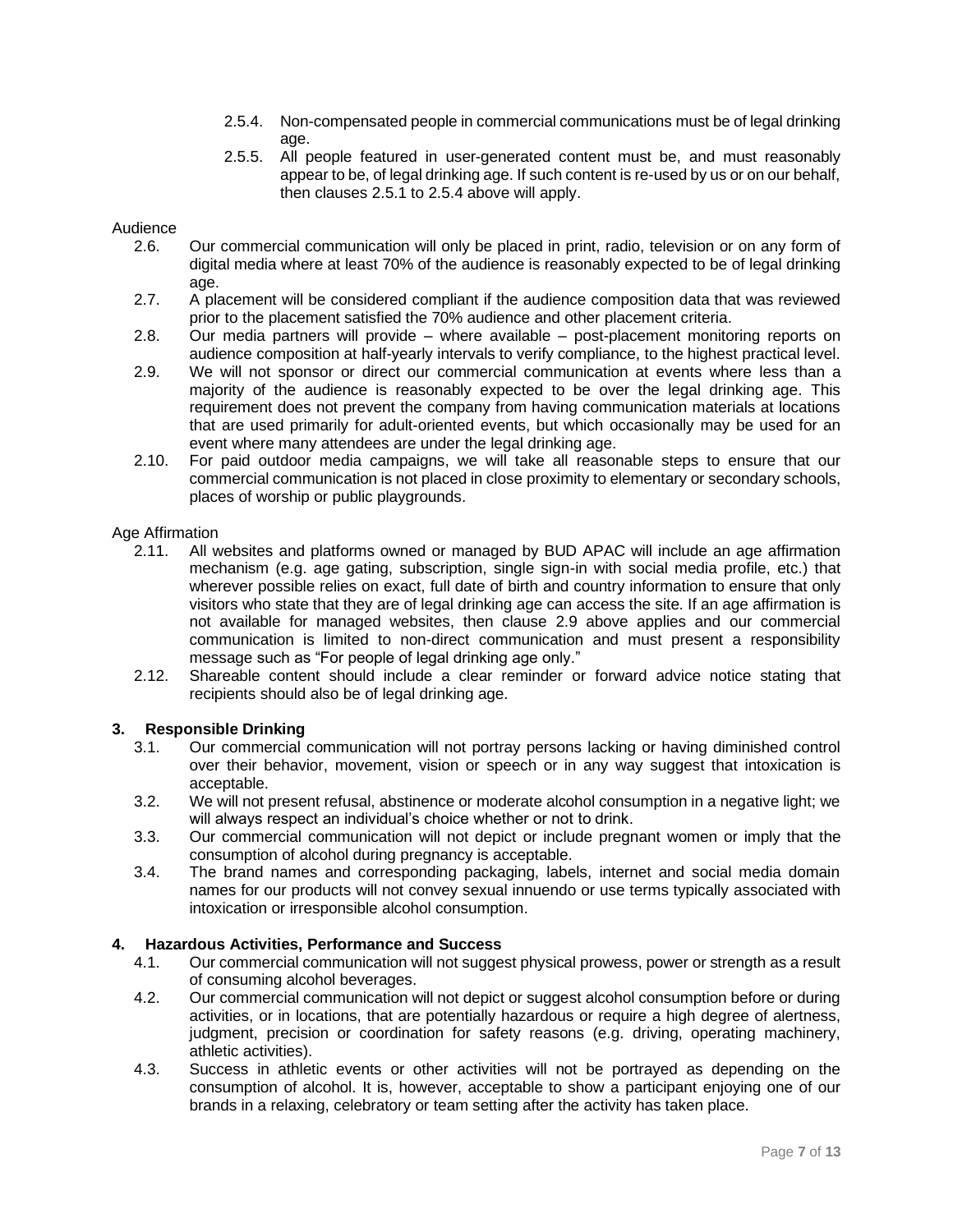- 4.4. Our commercial communication will not make any claim or representation that alcohol consumption is necessary to achieve social acceptance or professional, financial, academic, sporting or social success.
- 4.5. Our commercial communication will not suggest that alcohol can enhance sexual capabilities, attractiveness or contribute to sexual success or seduction.
- 4.6. Commercial communication must not portray nudity and people featured in commercial communication will not be posed in a position or stance that is overtly sexual in nature.

## <span id="page-7-0"></span>**5. Violence and Anti-Social Behavior**

- 5.1. Our commercial communication will not depict violent or antisocial behavior, unless it is clearly recognizable throughout as humor, parody, satire or spoof.
- 5.2. Our commercial communication will avoid any association with, acceptance of, or allusion to drug culture or illicit drugs.
- 5.3. Our commercial communication shall be consistent with the values set forth in our Diversity and Inclusion Policy and role model inclusive behaviors towards all groups and voices.

#### <span id="page-7-1"></span>**6. Prohibited Associations**

- 6.1. Our commercial communication will not be used in relation to any illegal activity, impliedly or explicitly.
- 6.2. Our commercial communication will strive not to portray or encourage the consumption of tobacco. We will strive not to encourage the consumption of any tobacco products through sponsorship of tobacco-related events or promotional/sales-enhancing activities.
- 6.3. Local regulations/sensitivities must be considered before associating our brands with gambling. Where appropriate, our brands should not be associated with gambling.

# <span id="page-7-2"></span>**7. Health Aspects**

- 7.1. Our commercial communication will not claim that alcohol beverages should be consumed for potential net health benefits or to prevent, treat or cure medical conditions.
- 7.2. Our commercial communication may include factual nutritional information such as calorie or carbohydrate content so long as it is not linked to any claims about health benefits.
- 7.3. Other evidence-based nutritional information could be permissible provided it has been approved by the Corporate Affairs, Legal, and Supply teams at the Headquarter and BU level.

#### <span id="page-7-3"></span>**8. Alcohol Content**

- 8.1. We will clearly state the alcohol content of our products within the variances allowed by law and will seek to avoid consumer confusion about the alcohol content of our products.
- 8.2. We will not promote a product's higher alcohol content in our marketing as a reason to consume the product, but may permissibly highlight a product's lower alcohol content in our marketing as a tool consumers can use to help reduce their alcohol intake and avoid irresponsible drinking.

### <span id="page-7-4"></span>**9. Responsibility Messaging**

- 9.1. We will include the responsibility messages required by law in the countries where we sell products, and even though none may be legally required, we will include a responsibility message in our commercial communications, where applicable.
- 9.2. A responsibility message will include one of the following statements or an associated icon, or its substantial equivalent as determined by local management:
	- 9.2.1. Don't drink and drive;
	- 9.2.2. For people over the age of (legal drinking age) only;
	- 9.2.3. Pregnant women should not drink alcohol; and,
	- 9.2.4. Enjoy Responsibly.
- 9.3. We will strive to include a responsibility message or icon in all of our commercial communications, including downloadable and shareable assets (for example, videos, photos, applications or user-generated content reused by us or on our behalf), except on permanent point-of-sale items (e.g. glassware, neon signs, tables, chairs, coolers etc.), consumer novelty items (e.g. pens or t-shirts), and on communications where the size of the unit makes the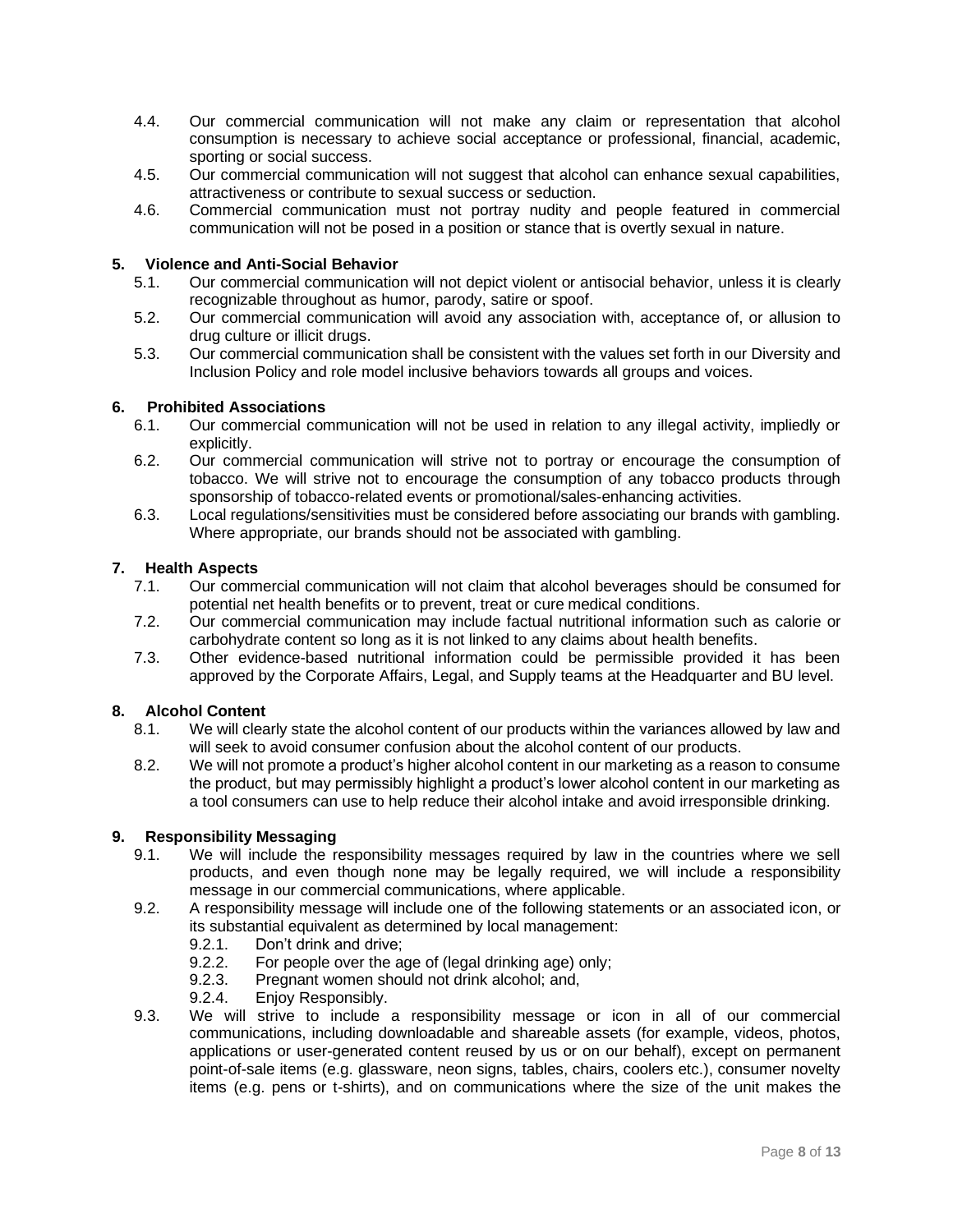responsibility message illegible (for example, in digital advertising where the image is equal to or smaller than 80 pixels in both dimensions).

- 9.4. All websites and platforms owned or managed by BUD APAC should show a link to TapIntoYourBeer.com or to an appropriate local responsible drinking website (e.g., DrinkAware.co.uk).
- 9.5. The inclusion of a responsibility message or icon from 9.2 and a reference to TapIntoYourBeer.com or an appropriate local responsible drinking website is mandatory on all new primary or secondary packaging.

# <span id="page-8-0"></span>**10. Direct Communication and Privacy**

- 10.1. Any type of direct communications to consumers, such as letters, loyalty schemes, gifts, emails, texts and other instant messaging, digital applications and other relationship marketing will be permission-based. We shall seek specific consumer consent, including exact date of birth and country (for BU or HQ communications) affirmation, prior to delivering any direct communication to consumers, excluding the communication to obtain consumer permission itself.
- 10.2. Every time a project, campaign, or website requires the processing of personal data (i.e. any information relating to an identified or identifiable natural person), the colleague responsible for the project, campaign or website shall make sure the Ethics & Compliance team conducts a Privacy Impact Assessment (PIA) and shall implement any remediation plan for action required by the Ethics and Compliance team, and/or the applicable Data Privacy Policy.
- 10.3. We will process consumers' data based on consent or otherwise legally allowed. In any circumstance, we will inform them of our purposes for using their personal data (e.g. direct marketing, product development) as well as their rights as data subjects.
- 10.4. Subject to applicable laws and Data Privacy Policy, we will provide consumers with (i) a clear and transparent mechanism to opt out of receiving direct communications and data processing, and (ii) a clear and transparent mechanism to contact BUD APAC in order to exercise their rights as data subjects, in accordance with local law and the Data Privacy Policy.
- 10.5. We do not direct our commercial communications to people who are under the legal drinking age, and we will take all reasonable efforts to avoid sending direct communications to them.
- 10.6. We will respect our consumers' interest in the commercial use of their personal information, and we will follow all applicable laws concerning the use of consumers' data for marketing.
- 10.7. We will provide consumers clear data privacy statements on all brand and corporate websites and platforms that collect or use consumer data.
- 10.8. We will provide reasonable security for personal data collected in compliance with all applicable laws and regulations.
- 10.9. If we, or third parties working on our behalf, collect "clickstream" data for the purposes of behavioral advertising to people who visit our websites, we will inform the visitors to our websites of this fact and give them the opportunity to opt out of such practices.
- 10.10. We will require third parties providing online behavioral advertising (OBA) on behalf of BUD APAC to comply with existing self-regulatory programs offering transparency and control for consumers – such as www.edaa.eu in Europe, www.youradchoices.ca in Canada, www.youronlinechoices.com.au in Australia and www.aboutads.info in the United States.
- 10.11. If there are any questions about this Section, consult the applicable Data Privacy Policy and/or the Compliance Team through the Compliance Channel ([Refer to the link provided on the](https://compliancechannelglobal.ab-inbev.com/)  [Company Intranet site](https://compliancechannelglobal.ab-inbev.com/))

#### <span id="page-8-1"></span>**11. Digital Media**

- 11.1. We apply the same minimum standards to all of our commercial communication, including those on digital media. Digital media is a key channel for our communications, which includes but is not limited to:
	- websites under BUD APAC's control;
	- paid search;
	- display advertising (moving and non-moving);
	- interactive television ('red button');
	- e-mail;
	- SMS and MMS messages on mobile devices;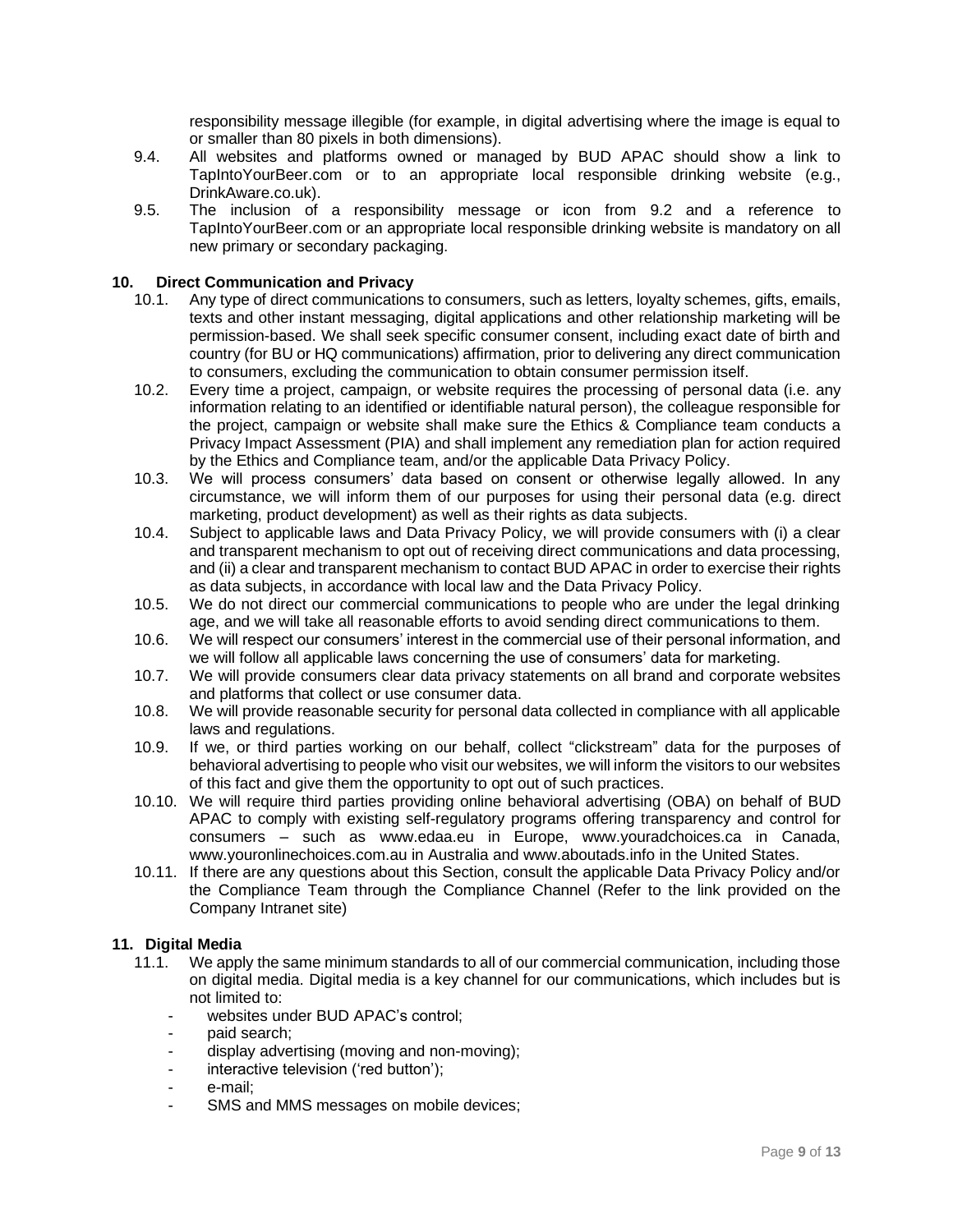- written or endorsed product reviews;
- in-game advertising;
- user-generated content under BUD APAC's control:
- viral advertising under BUD APAC's control;
- social media brand pages or channels, including but not limited to Facebook, Instagram, Twitter, YouTube, etc.;
- downloadable applications (apps); and,
- video games.
- 11.2. Wherever possible, we will consider using additional age affirmation controls that include:
	- appropriate methods to support search engine and content control solutions; and,
	- re-direction to an appropriate responsible drinking website for visitors under the legal drinking age.
- 11.3. In countries where technology is available to verify consumer data against government databases, we will consider implementing such technology, keeping in mind its impact on the user experience.
- 11.4. User-generated content that is placed on sites or platforms that are controlled by BUD APAC will be moderated on a regular and frequent basis, and we will strive to remove any inappropriate content as soon as reasonably possible, but anyway not later than 24 hours from when it is posted. Sites or platforms that are controlled by BUD APAC will include guidelines on usergenerated content stating what type of content users should and should not display on the BUD APAC-controlled site or platform.
- 11.5. This Code does not apply to user-generated content that is placed on websites or platforms over which BUD APAC has no control.
- 11.6. User-generated content that is subsequently used in BUD APAC's commercial communication should have the permission of the original user or owner of the content, and/or such use should comply with all policies of the relevant social media platform and this Code.
- 11.7. All brands need to be compliant with the Digital Guiding Principles aligned with the International Alliance of Responsible Drinking.

#### <span id="page-9-0"></span>**12. Product Placement, Brand Sponsorship and Promotions**

General<br>12.1.

- This Code applies to overall placement, sponsorship or promotion agreements, including any material carrying company or brand logos, for the duration of the agreement.
- 12.2. The relevant approval process should be consulted in order to review and authorize the nature and elements of the placement, sponsorship or promotion proposal.
- 12.3. None of our placements, sponsorship agreements, brand promotions, displays or events will be directed to those under the legal drinking age.
- 12.4. Any associated materials, merchandise, displays or sponsorship items will comply with all other relevant provisions of this Code and will not be of primary appeal to persons under the legal drinking age, e.g., children's toys.

#### Product Placement

- 12.5. For product placements where we have final cut creative control, we will not grant permission for our products or other properties to be used in a way that, in our judgment, would misrepresent the Company's position on responsible drinking. Specifically, we will not grant permission to use our products or properties in scenes where:
	- a character under the legal drinking age is depicted purchasing or drinking alcohol illegally;
	- a character associates our products with drunkenness, drink driving, alcoholism or other abuses or illegal use of alcohol; or,
	- a character's drinking is not, in our judgment, appropriate, legal or responsible.
- 12.6. We will make every effort to ensure that product placements support our beliefs about responsible alcohol consumption and our smart drinking goals.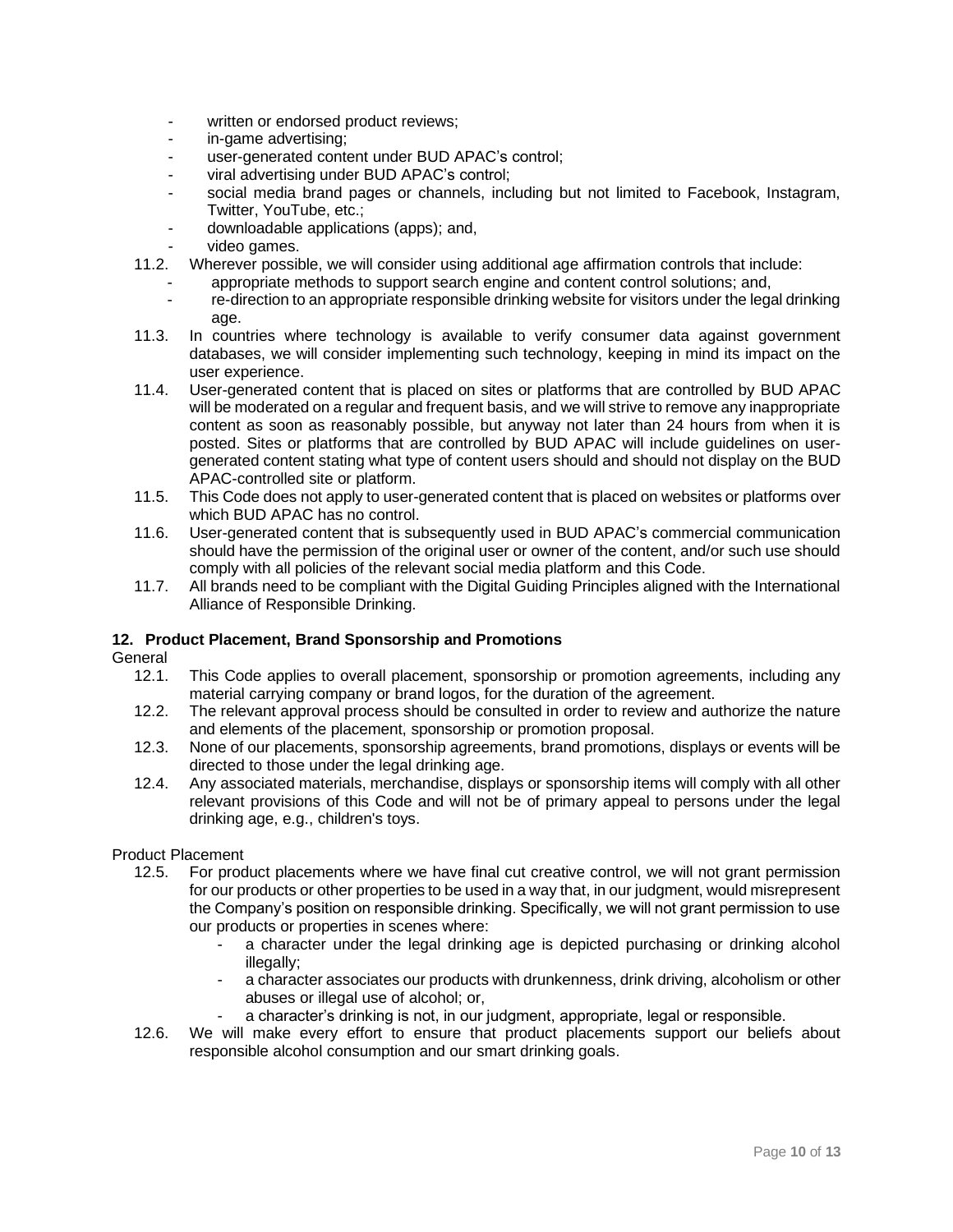Celebrities and Spokespersons

- 12.7. Sponsored persons or brand spokespersons, such as celebrities, athletes and singers, must be and reasonably appear to be of legal drinking age.
- 12.8. A minimum of 70% of the sponsored person's or brand spokesperson's fan base shall be reasonably expected to be of legal drinking age.

#### Sponsorship

- 12.9. Brand sponsorship means a commercial agreement by which BUD APAC contractually provides financing or other support in order to establish an association between the Company's brands and a sponsorship property (e.g. sport, music, community event) for the granting of certain agreed direct or indirect rights or benefits.
- 12.10. Our alcohol brands will not engage in sponsorship agreements unless at least a majority of the audience for the event (meaning those primarily attending the event), or fan base for the person, team or entity are reasonably expected to be of legal drinking age.
- 12.11. General sport or musician sponsorships featuring brand logos are acceptable as long as there is no claim or representation that individuals cannot obtain social, professional, educational, athletic, musical, or financial success or status without consuming alcohol.

#### Brand Promoters and Brand Ambassadors

- 12.12. Brand Promoters and Brand Ambassadors are individuals who are not celebrities, personalities or social media influencers and who are compensated in return for informing customers and consumers about our brands or providing samples, serving or selling our products at bars, clubs, restaurants or other on- or off-trade events (hereafter referred to as Brand Promoters). Brand Promoters may be directly employed by the Company or indirectly through third-party providers.
- 12.13. All brand promotion events representing our products should provide a safe and inclusive environment, and one in which both Brand Promoters and our consumers are treated with dignity and respect. Brand Promoters engaged by BUD APAC must be provided information by their employer on how to access all relevant BUD APAC policies, including BUD APAC's Code of Conduct, RMCC, Anti-Harassment and Anti-Discrimination Policy, and Human Rights Policy. Any Brand Promoters engaged indirectly through a third-party provider shall be engaged in accordance with the Responsible Sourcing Policy and be provided with information around BUD APAC policies and procedures in accordance with that Policy. Further, Brand Promoters must be provided training by their employer on the above policies to enable them to perform their work and understand the resources available to them.
- 12.14. Any vendor offering to provide Brand Promoters for any BUD APAC promotional event or activity (Promotion or Brand Event) must commit to the above principles and any further contractual requirements deemed appropriate by BUD APAC and be certified by BUD APAC as an approved vendor, before they can permissibly perform services for BUD APAC. Consistent with our culture of ownership, the certification shall be done by the person responsible for the hiring decision of the vendor and evidence of such certification shall be maintained by the BUD APAC company responsible for the engagement.
- 12.15. BUD APAC staff is required to report to the Ethics and Compliance department any suspicious activity or indicia of non-compliance with this policy regardless of whether a Brand Promoter was engaged directly or indirectly by BUD APAC.

Promotions and Brand Events

- 12.16. To the extent under BUD APAC's control, alcohol must not be supplied to visibly intoxicated persons or those under the legal drinking age.
- 12.17. Event attendees should not be discouraged from choosing to drink non-alcohol beverages rather than beverages that contain alcohol, and those who do choose to drink alcohol will be encouraged to do so responsibly.
- 12.18. No pressure will be placed on people to participate in our promotional activities.
- 12.19. All of our promotions and promotional material will follow cultural standards of good taste and not encourage irresponsible consumption of alcohol either through volume, time span or in any other way.
- 12.20. Games that require drinking alcohol as an element of the game are not allowed.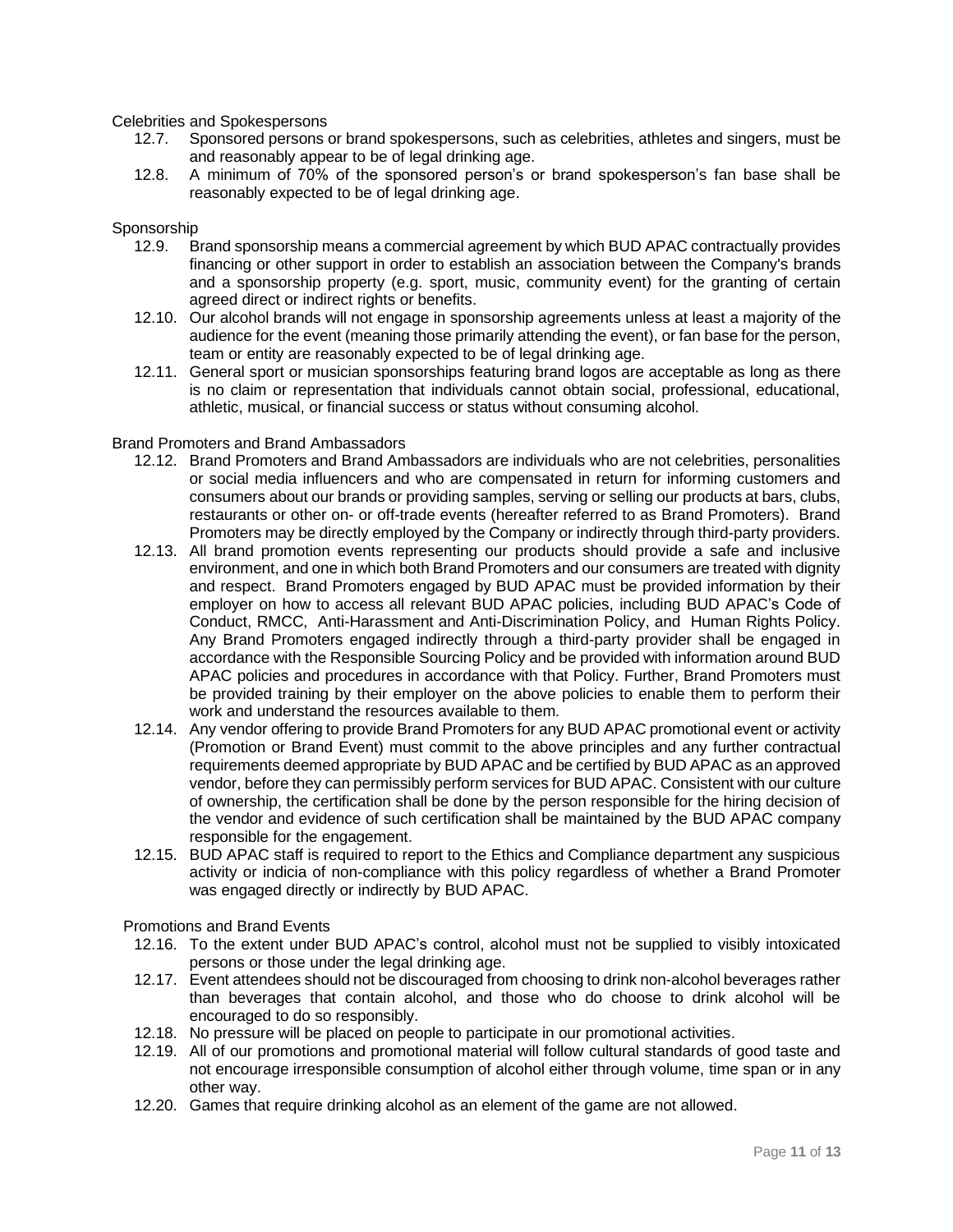- 12.21. The consumer should always have control over the delivery of the alcohol consumed, and our promotion activities shall not use devices or gimmicks that remove that control from the consumer.
- 12.22. Wherever possible non-alcohol beer, water and/or soft drinks must be available during the promotion.
- 12.23. Servers and sellers at promotional events, including Brand Promoters, will be trained on responsible serving and selling of alcohol as well as local legal requirements, preferably with a certified program, if available. Brand Promoters are not permitted to consume alcohol while promoting BUD APAC products directly to consumers.
- 12.24. To support our belief in responsible alcohol consumption, we will limit open bar sponsorships to reputable events where attendance is strictly limited to people of legal drinking age, or where all servers have been certified as trained on responsible serving of alcohol.
- 12.25. BUD APAC staff in charge of BUD APAC-sponsored promotional events will be encouraged to promote the use of a designated driver or alternative transport means for participants to return home safely. This could be through cooperation with local transportation companies or local authorities to guarantee easy access to safe transport.
- 12.26. BUD APAC staff in charge of such events be required to report to the Ethics and Compliance department any suspicious activity or indicia of non-compliance with any applicable laws governing the event – including with respect to the proper and lawful procurement of all licenses, permits and/or approvals necessary to execute the event. BUD APAC staff shall also ensure that any third parties engaged to assist in the procurement of any such licenses, permits or approvals have been approved by the Ethics and Compliance Department in accordance with the Company Anti-Corruption Policy.

# **13. Alcohol-Free and Non-Alcohol Beer Products**

- 13.1. For the purpose of this Code, alcohol-free beer products are defined as all BUD APAC beer products with an ABV of 0.0% (e.g., Brahma 0.0%; Hoegaarden 0.0%). Non-alcohol beer products are defined as all BUD APAC beer products with an ABV of 0.0% to 0.5% (e.g. Budweiser Prohibition Brew; Beck's Non-Alcoholic, O'Doul's Non-Alcoholic Brew). Local legal definitions may also apply.
- <span id="page-11-0"></span>13.2. We will only promote alcohol-free and non-alcohol beer to adults who could legally drink beverage alcohol, and we will not promote such products for consumption by underage people.
- 13.3. We will adhere to all requirements of this Code in all forms of commercial communication about alcohol-free and non-alcohol beer products, with the following exceptions:
	- 13.3.1. We may make reasonably substantiated health or functional benefit claims for alcohol-free beer products, so long as the product is clearly recognizable as alcohol-free;
	- 13.3.2. We may promote drinking alcohol-free and non-alcohol beer as a way to avoid drinking during an occasion, such as at an event when the consumer is a designated driver or at a business lunch; and,
	- 13.3.3. We may promote drinking alcohol-free and non-alcohol beers as a means of practicing pacing to avoid overconsumption during a drinking occasion by reducing the number of alcohol beverages consumed.
	- 13.3.4. We may promote alcohol-free consumed by a car driver, provided that the communication clearly states that the consumption of alcoholic beers is not condoned in such circumstances.
	- 13.3.5. We may promote consumption of alcohol-free for events associated with potential risks, such as motorsport events or rally, provided that the communication clearly states that the consumption of alcoholic beers is not condoned in such circumstances.
- 13.4. Product placement requests for BUD APAC alcohol-free and non-alcohol beer products will only be granted if the product is clearly recognizable as an alcohol-free or non-alcohol beer product and any character associated with the product is over the legal drinking age.